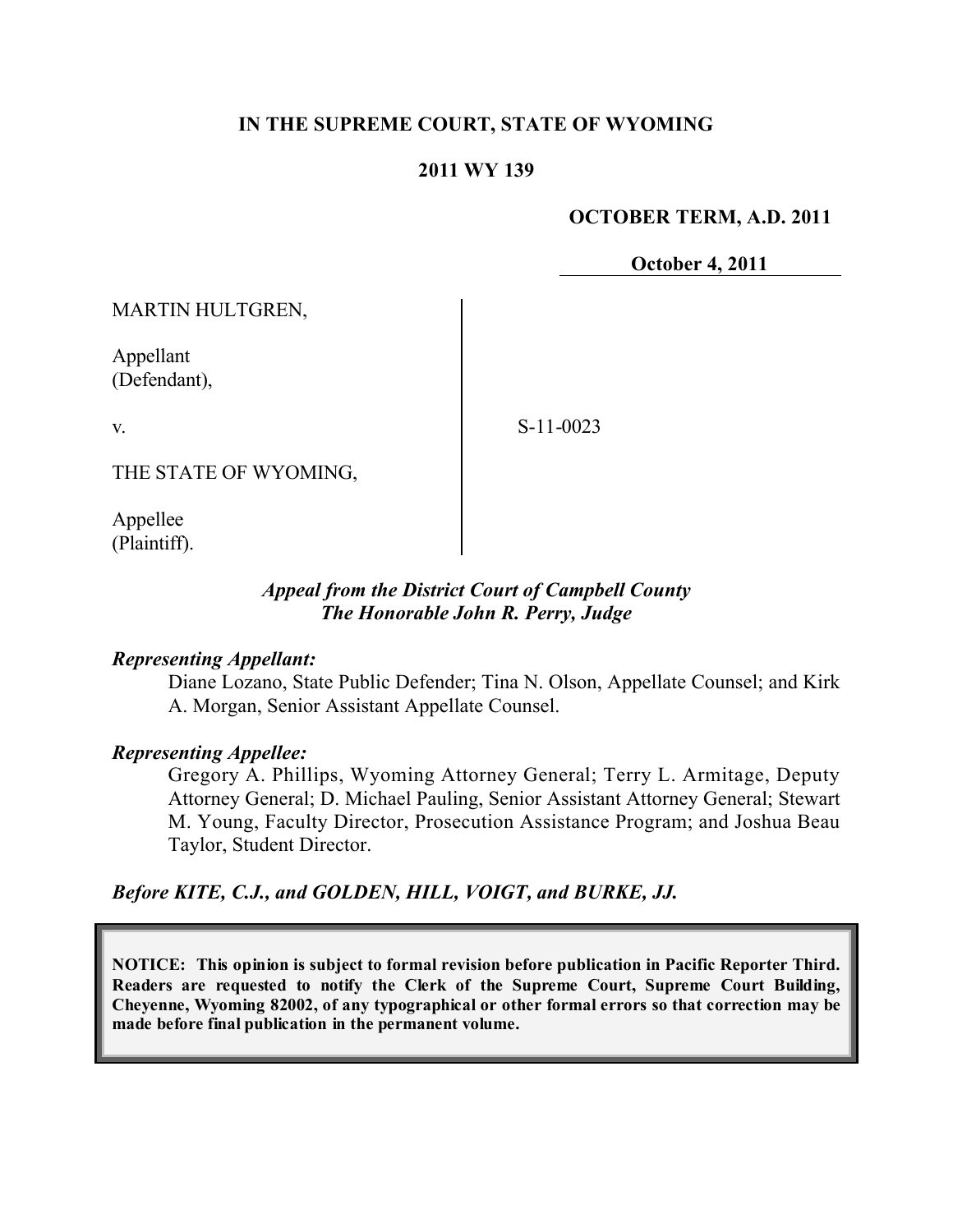## **HILL,** Justice.

[¶1] After a bench trial, the district court held appellant Martin Hultgren (Hultgren) in criminal contempt, due to his failure to comply with the terms of a dispositional order entered in a juvenile case. This is an appeal from the district court's "Judgment and Sentence (Criminal Contempt of Court)." We will affirm, because the basis for Hultgren's claim of error no longer exists, thanks to the district court's entry of its "Judgment and Sentence (Criminal Contempt of Court) Nunc Pro Tunc."

### *FACTS*

[¶2] This case began on May 11, 2010, when the Campbell County Attorney filed a "Motion for Order to Show Cause Why Defendant Ought Not be Held in Criminal Contempt of Court." The show cause motion alleged that Hultgren failed to comply with the terms and conditions of a January, 2010 order of disposition that was filed in a juvenile case. The juvenile case involves the daughter of Hultgren's fiancée. Hultgren was made a party to the juvenile case as a "significant other." The show cause motion alleged that Hultgren violated the juvenile court order in six ways. The district court immediately issued an "Order to Show Cause and Order to Appear (Criminal Contempt of Court)."

[¶3] On May 25, 2010, the district court held an arraignment-type hearing. At the outset of the hearing, the State made an oral motion to amend the charge--to conform the charge to what was alleged in the affidavit that supported the motion for order to show cause. The district court granted the motion. Thus, the amended charge alleged that Hultgren violated the juvenile court order in three ways (not six): (1) He failed to comply with Department of Family Services' (DFS) requests that he submit, every weekend, to extractions of bodily substances for testing; (2) he consumed alcohol; and (3) he was in the presence of alcohol. The district court entered a not guilty plea on Hultgren's behalf.

[¶4] The district court conducted a bench trial, which was completed on October 12, 2010. At the close of the evidence, the judge ruled that the State had proved its case beyond a reasonable doubt. The judge then imposed a jail sentence of 90 days, along with a fine of \$500.00. Both the jail sentence and the fine were suspended in favor of 90 days of probation.

[¶5] On November 16, 2010, the district court entered its written "Judgment and Sentence (Criminal Contempt of Court)." Despite the fact that the charge had been amended to allege only three violations, the district court's order indicates that it held Hultgren in contempt on six ground for failing to (1) report change of address; (2) fully cooperate with DFS, the GAL, and CASA; (3) submit to extractions of bodily substances for testing; (4) comply with treatment recommendations from his substance abuse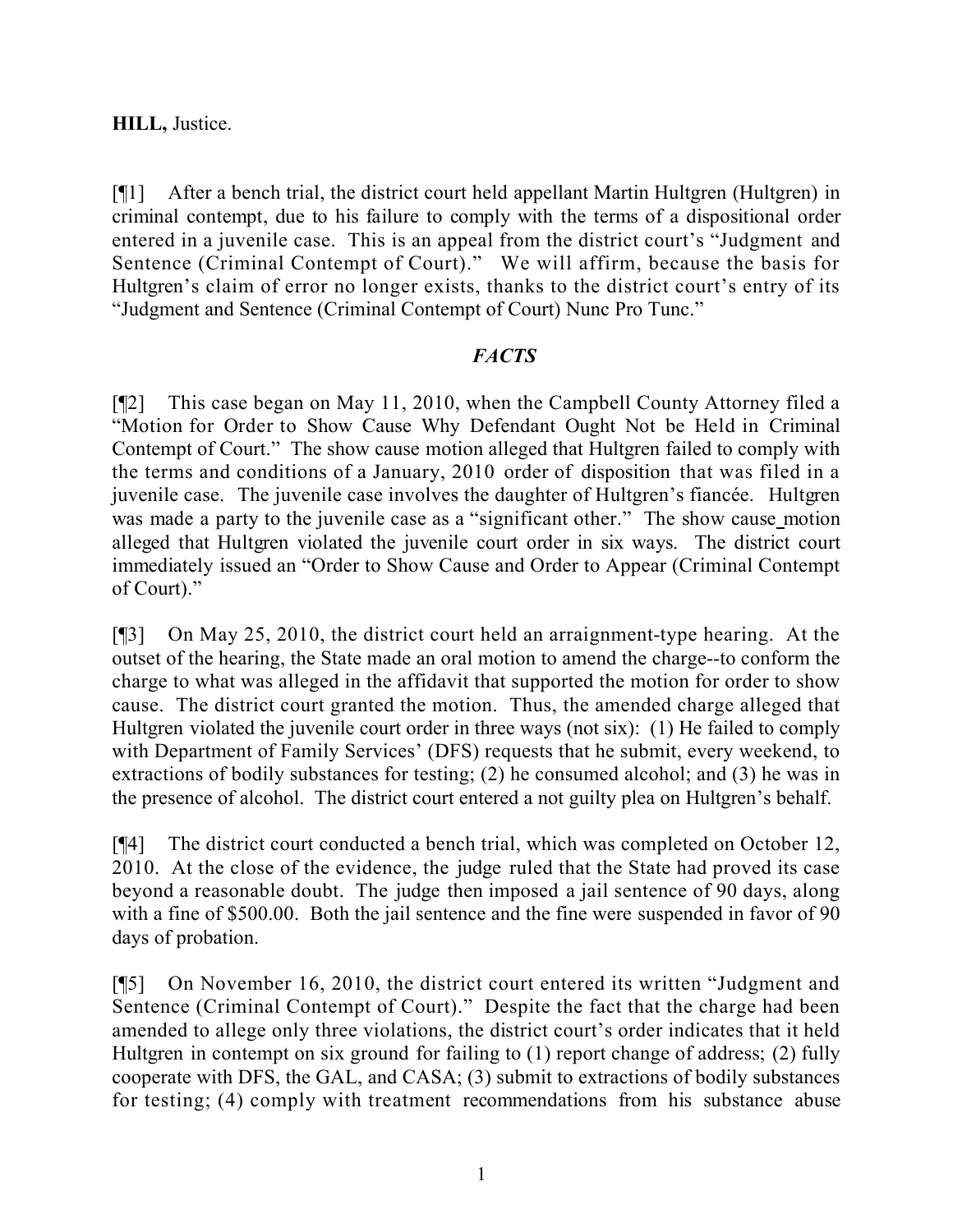evaluation; (5) not use alcoholic beverages; and (6) not be in the presence of alcohol. Hultgren filed a timely notice of appeal to challenge that order.

[¶6] After the parties filed their briefs in this appeal, the State of Wyoming filed a "Notice" informing this Court that in July of 2011 the district court entered a "Judgment and Sentence (Criminal Contempt of Court) Nunc Pro Tunc." That order is included in the appellate record.<sup>1</sup> In the nunc pro tunc order, the district court amended its earlier order to reflect that it found that Hultgren violated the juvenile court order in three ways (not six): (1) He failed to comply with DFS requests that he submit, every weekend, to extractions of bodily substances for testing; (2) he consumed alcohol; and (3) he was in the presence of alcohol.

# *DISCUSSION*

[¶7] In his brief, Hultgren states one issue:

Was [Hultgren] denied his right to a fair sentencing when the district court considered him in contempt of court for violating six provisions of its previous order, instead of just the three he was arraigned on, when proclaiming the sentence?

[¶8] This Court finds that, given the entry of the nunc pro tunc order,  $2$  the basis for Hultgren's issue in this appeal has disappeared. In the nunc pro tunc order, the district court clarified that it held Hultgren in contempt based upon the three violations contained in the amended contempt charge. Thus, Hultgren can no longer complain that the district court relied upon six violations when it imposed sentence. In sum, given the entry of the nunc pro tunc order, Hultgren can no longer maintain his appellate issue. In addition,

 $2$  With respect to nunc pro tunc orders, this Court has written:

 $\overline{a}$ 

A nunc pro tunc order is used to correct an inaccuracy in an earlier order. *Johnson v. State*, 914 P.2d 810, 812 (Wyo. 1996); *Christensen v. State*, 854 P.2d 675, 682 (Wyo. 1993). A district court may not, however, use a nunc pro tunc order to make a substantive change in a judgment or order. See, *Johnson*, 914 P.2d at 812; *Eddy v. First Wyoming Bank, N.A.-Lander*, 713 P.2d 228, 234 (Wyo. 1986).

*Dolence v. State*, 2005 WY 27, ¶ 1, fn.1, 107 P.3d 176, 177 (Wyo. 2005); see also *McCormack v. State, Dept. of Family Services*, 2008 WY 119, 193 P.3d 1147 (Wyo. 2008). The nunc pro tunc order entered in this matter has not been challenged, so that order stands as a valid order of the district court.

<sup>&</sup>lt;sup>1</sup> Were the nunc pro tunc order not already included in the appellate record, this Court could take judicial notice of it, inasmuch as a court may "take judicial notice of its own records in the case before it or in a case closely related to it." *State in Interest of C*, 638 P.2d 165, 172, n.10 (Wyo. 1981); *Wayt v. State*, 912 P.2d 1106, 1109 (Wyo. 1996).